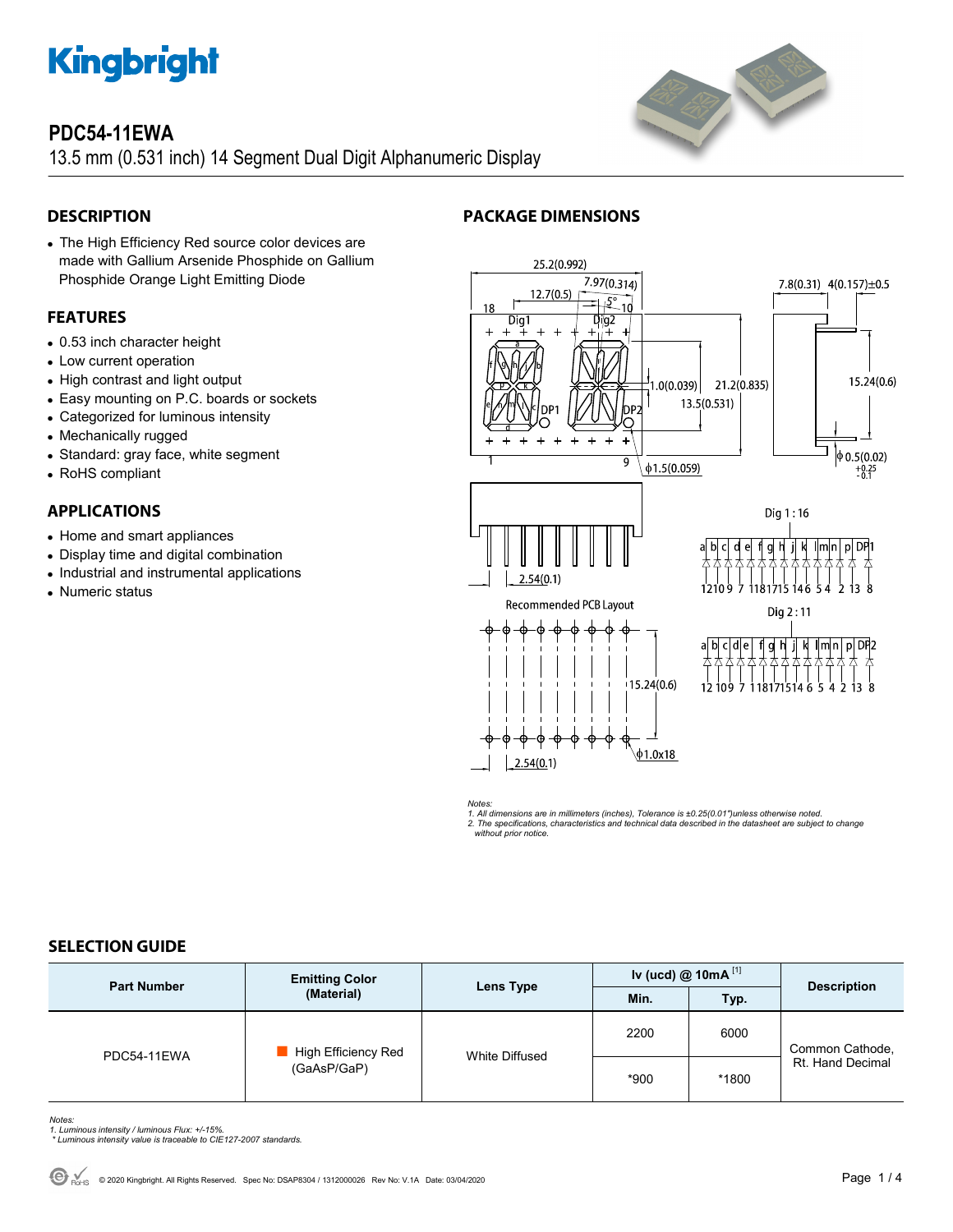# **Kingbright**

### **ELECTRICAL / OPTICAL CHARACTERISTICS at T<sub>A</sub>=25°C**

| <b>Parameter</b>                                    | Symbol                       |                            | Value |                          | <b>Unit</b> |
|-----------------------------------------------------|------------------------------|----------------------------|-------|--------------------------|-------------|
|                                                     |                              | <b>Emitting Color</b>      | Typ.  | Max.                     |             |
| Wavelength at Peak Emission $I_F = 10mA$            | $\Lambda_{\rm peak}$         | <b>High Efficiency Red</b> | 627   | $\overline{\phantom{a}}$ | nm          |
| Dominant Wavelength $I_F = 10mA$                    | $\lambda_{\mathsf{dom}}$ [1] | <b>High Efficiency Red</b> | 617   | $\overline{\phantom{0}}$ | nm          |
| Spectral Bandwidth at 50% Φ REL MAX<br>$I_F = 10mA$ | Δλ                           | <b>High Efficiency Red</b> | 45    | $\overline{\phantom{0}}$ | nm          |
| Capacitance                                         | С                            | High Efficiency Red        | 15    | $\overline{\phantom{0}}$ | pF          |
| Forward Voltage $I_F$ = 10mA                        | $V_F$ <sup>[2]</sup>         | <b>High Efficiency Red</b> | 1.9   | 2.3                      | v           |
| Reverse Current ( $V_R$ = 5V)                       | $I_R$                        | <b>High Efficiency Red</b> |       | 10                       | μA          |

*Notes:* 

1. The dominant wavelength (λd) above is the setup value of the sorting machine. (Tolerance λd : ±1nm. )<br>2. Forward voltage: ±0.1V.<br>3. Wavelength value is traceable to CIE127-2007 standards.

*4. Excess driving current and / or operating temperature higher than recommended conditions may result in severe light degradation or premature failure.* 

| <b>Parameter</b>                        | Symbol                  | Value                 | Unit        |  |
|-----------------------------------------|-------------------------|-----------------------|-------------|--|
| Power Dissipation                       | $P_D$                   | 75                    | mW          |  |
| Reverse Voltage                         | $V_R$                   | 5                     | $\vee$      |  |
| Junction Temperature                    | $T_j$                   | 125                   | $^{\circ}C$ |  |
| <b>Operating Temperature</b>            | $T_{op}$                | $-40$ to $+85$        | $^{\circ}C$ |  |
| Storage Temperature                     | $T_{\text{stg}}$        | $-40$ to $+85$        | $^{\circ}C$ |  |
| DC Forward Current                      | IF.                     | 30                    | mA          |  |
| <b>Peak Forward Current</b>             | $I_{FM}$ <sup>[1]</sup> | 160                   | mA          |  |
| Electrostatic Discharge Threshold (HBM) |                         | 8000                  | $\vee$      |  |
| Lead Solder Temperature <sup>[2]</sup>  |                         | 260°C For 3-5 Seconds |             |  |

### **ABSOLUTE MAXIMUM RATINGS at T<sub>A</sub>=25°C**

*2. 2mm below package base. 3. Relative humidity levels maintained between 40% and 60% in production area are recommended to avoid the build-up of static electricity – Ref JEDEC/JESD625-A and JEDEC/J-STD-033.* 

*Notes: 1. 1/10 Duty Cycle, 0.1ms Pulse Width.*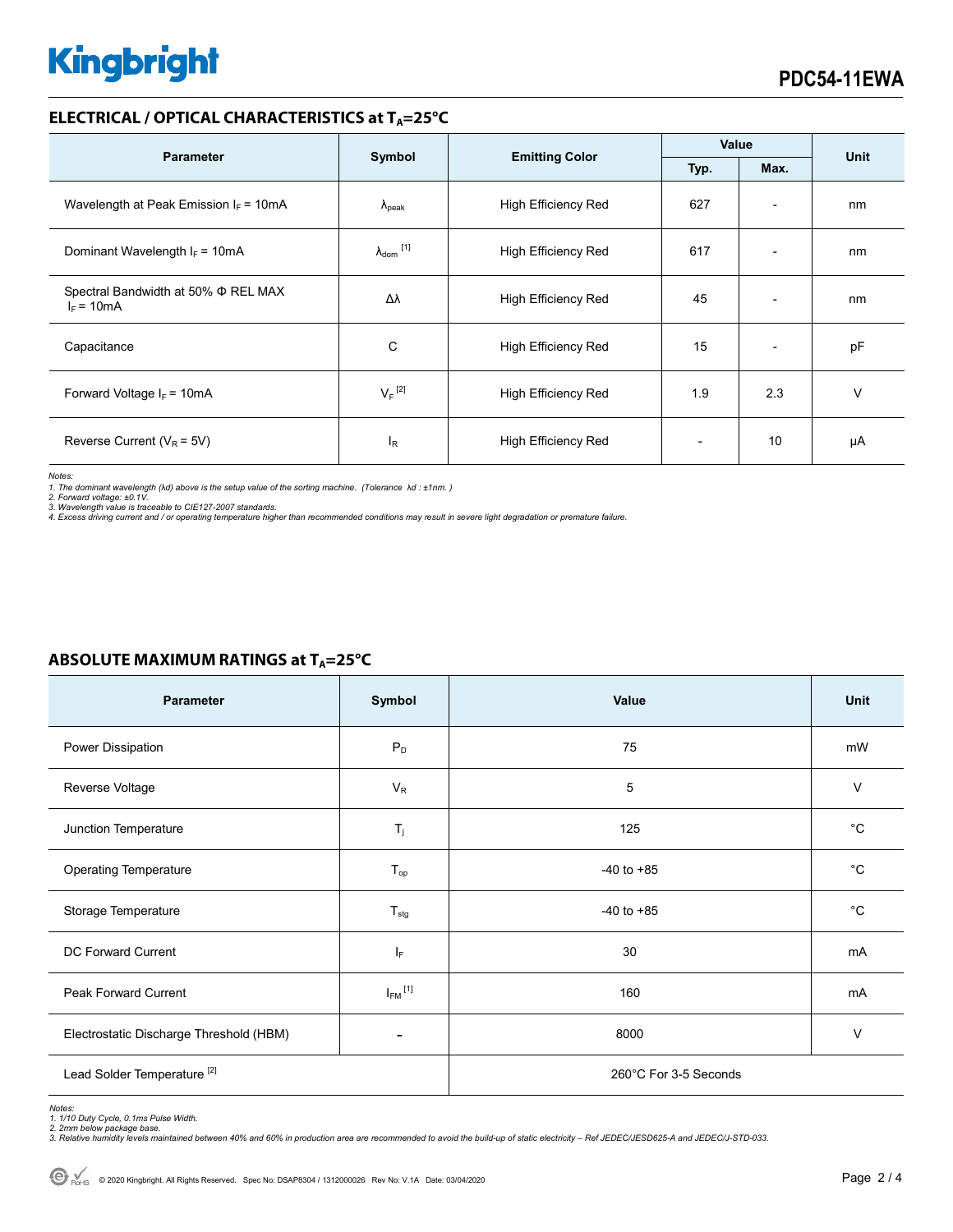# **Kingbright**

# **TECHNICAL DATA**

#### **RELATIVE INTENSITY vs. WAVELENGTH**





#### **RECOMMENDED WAVE SOLDERING PROFILE <b>A CONDUCT A CONDUCT SOLDERING PROFILE Soldering General Notes**



#### *Notes:*

*1. Recommend pre-heat temperature of 105°C or less (as measured with a thermocouple attached to the LED pins) prior to immersion in the solder wave with a maximum solder bath temperature of 260°C* 

2. Peak wave soldering temperature between 245°C ~ 255°Cfor 3 sec (5 sec max).<br>3. Do not apply stress to the epoxy resin while the temperature is above 85°C.<br>4. Fixtures should not incur stress on the component when mounti

*5. SAC 305 solder alloy is recommended.* 

*6. No more than one wave soldering pass. 7. During wave soldering, the PCB top-surface temperature should be kept below 105°C.*

1. Through-hole displays are incompatible with reflow soldering.

2. If components will undergo multiple soldering processes, or other processes where the components may be subjected to intense heat, please check with Kingbright for compatibility.

#### **CLEANING**

- 1. Mild "no-clean" fluxes are recommended for use in soldering.
- 2. If cleaning is required, Kingbright recommends to wash components with water only. Do not use harsh organic solvents for cleaning because they may damage the plastic parts .
- 3. The cleaning process should take place at room temperature and the devices should not be washed for more than one minute.
- 4. When water is used in the cleaning process, Immediately remove excess moisture from the component with forced-air drying afterwards.